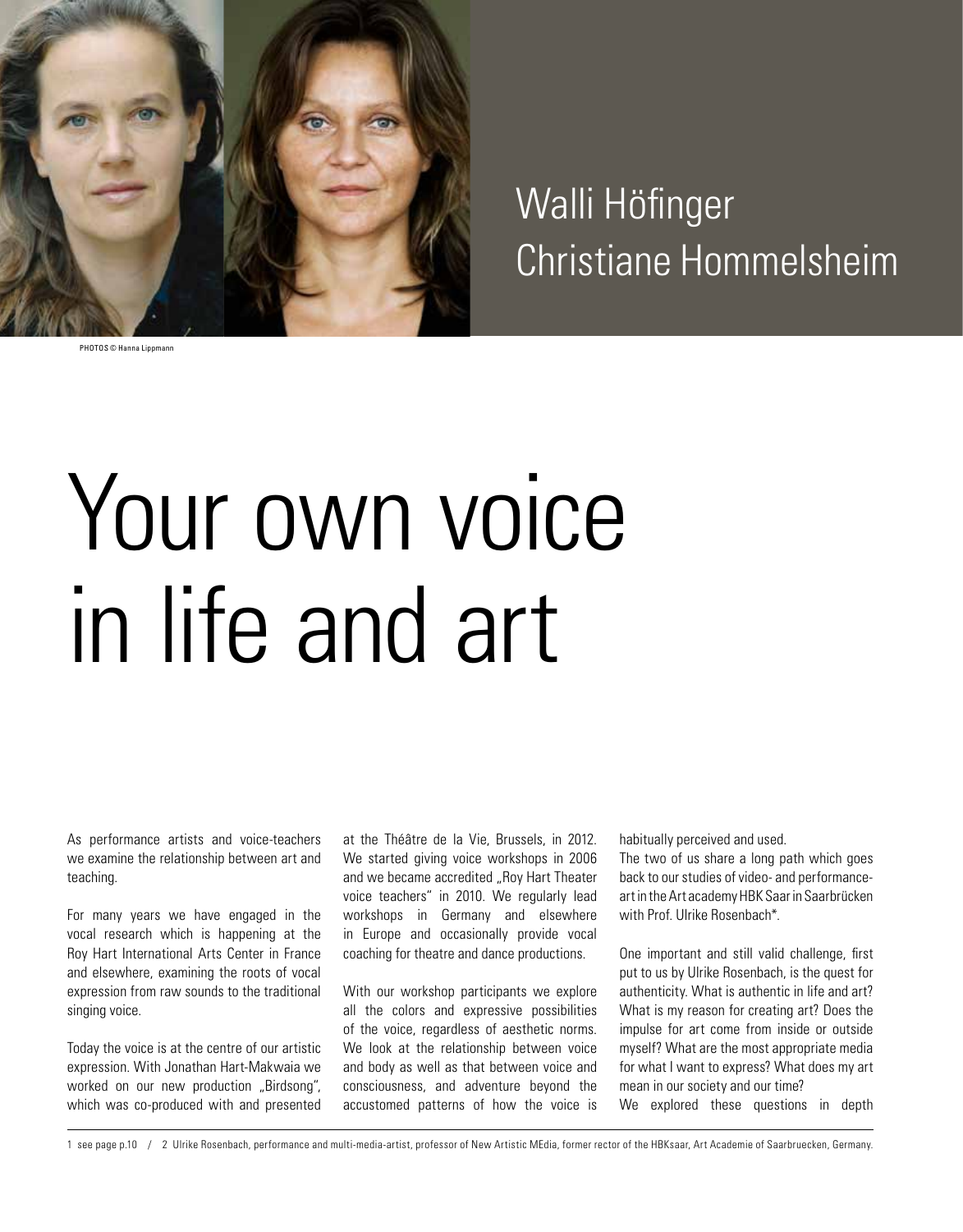

and developed forms of performance in movement, video art, voice and text. Many of our performances were site specific with strong atmospheric and visual components.

Walli: "I worked especially with the embodiment of inner images in space, creating environments through movement, video projection and sound. I began my vocal journey via the dance field, understanding the voice as a part of the body, and that voice begins with breath connected to movement and its energetic potential. As a performer I was involved in different productions focusing on composing with "extended voice" in a theatrical context."

Christiane: "I have worked with autobiographical material for many years and focused on developing personal stories to a trans-personal level in my performances. This led to a special interest in the practice of Improvisation, which puts the individual with his or her biographical field directly into action in the moment. "Applied singing" – applying voice to a situation – was at the center of performances in which I created vocal music to accompany dancers."

For a number of years we performed interdisciplinary improvisations as part of the performance group Magdalena Inc. with Christopher Dell and Ruth Hommelsheim. This experience had a strong impact on our vocal development. We were both fascinated by this demanding state of openness, the readiness to "not know", and we spent several years researching the principle of improvisation as a philosophy in both life and art.

In recent years new perspectives on composing music and performance have come into play. We compose from and with "vocal states," including all the vocal colors that are accessible to us. At the core of this work is the question of listening.

Lives and works in the region Cologne-Bonn.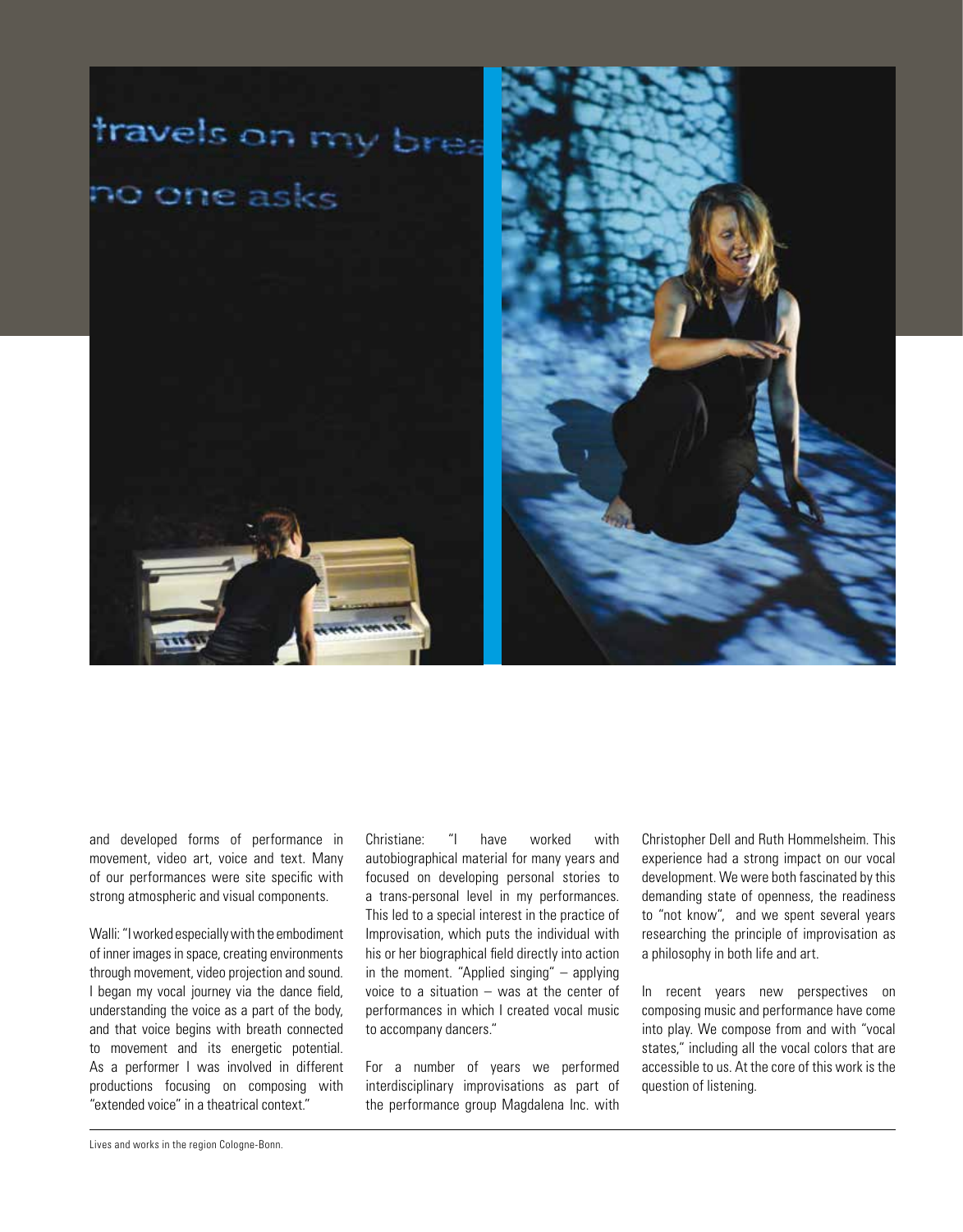#### Ways of listening to the voice

There are countless different perspectives from which one can look at the complex phenomenon of the human voice. For us it is like a landscape through which we navigate, alongside the students when we teach, as well as in our personal artistic quest. Here is a list of concepts we work with in our teaching.

Voice is breath, breath is movement

. . . . . . . . . . . . . . . .

Voice and

movement mind expectations **breath** society social rules training aesthetics beauty emotions preoccupations wishes imagination memory love **touch** impact Identity embodiment **truth support** transformation healing questions moods personal growth simplicity subconscious spirit **wisdom** self-study **hierarchy** power presence **listening** permission humor play imagery states needs mapping technique silence shadow freedom pleasure

**authenticity** music **song art** body

. . . . . . . . . .

### Voice and self-authorization

# Voice in life and art

Throughout life all of one's states of being are related to breath. The breathing movement keeps going and keeps us alive, wether we notice it or not. Every human state is reflected in the breath and breath is the primal connection between physical and vocal space. Vocal expression surfs the wave of the breath. Opening the breath channel is one important step for releasing the voice. We use movement, body work and breath work for deep relaxation, to release and express restricted energy and to re-experience the simple joy of movement. This helps to embody more and more colours of the voice.

# Voice and identity

The voice is as individual as the fingerprint, but very few people have an equally neutral relationship to their voice as to their fingerprint. Often people find their voice too high, too low, too sharp, too breathy etc. By focusing on listening and giving value to what we hear, we don't spend the time asking "Was it good or bad?", but rather "Was it blue or green"? This appreciative perspective encourages the person to acknowledge and follow his or her personal expression. Therefore a vital part of teaching is individual work in order to acknowledge the individuality of each voice.

We are interested in a non-hierarchical teaching situation, a collaborative exploration of the student's voice. What if the voice holds all the information the student is looking for? In our way of teaching the teachers are not the ones who have all the answers but the ones who offer specific vantage points for the student to look at his or her self /voice from.

# 

# The voice itself as guide and teacher

The voice itself has a wisdom, which can unfold as soon as we "get out of the way" with our expectations and judgements, and begin to pay attention to what the voice is revealing. When we step back with our willpower we let the voice find its way. We cultivate a trust in our own intuition through listening, questioning, reflecting and describing our experience. Through this process we gain a greater understanding of the vocal landscape.

Therefore we begin to create a personal map for this landscape. By gaining experience of the voice the map enlarges and by setting landmarks in places you visited, you can later find your way back to different places in your voice. Timbres, textures and emotional qualities become accessible and applicable to the form of expression desired.

This approach leads to the two-fold benefits: One is its inspiration for the world of artistic creation, be it composition, music, theatre, dance, writing and any other form, undefined by any specific aesthetic.The other benefit is the embodiment of inner voices and colours of oneself through the voice. This allows us to be alive in more aspects of ourselves. This integrative idea goes back to Alfred Wolfsohn, the initiator of this voice approach in the 1940's and 50's. Inspired by Jungian psychology he believed that all archetypes are present in each human being. His ground-breaking work was to open the path for a full-range voice not confined to gender expectations. He followed the inspiration that the more of these archetypes one is able to express and embody the closer the connection with the "soul".

"Learn to sing, oh soul!" is one of his often quoted phrases.

Another interesting perspective on the theme comes from Roy Hart, Wolfsohn's longterm pupil, who later founded the Roy Hart Theatre in the 70's, saying "Sing your madness before your madness sings you."

It seems that their ideas, along with many other revolutionary artistic movements of the 60's and 70's, have become very much integrated into today's body-mind centred approaches. "Extended Voice" has become part of our listening habits and appears in all kinds of artistic contexts.

For us, the focus today is not so urgently on liberating ourselves from rigid societal conventions, but on finding our voice in life and